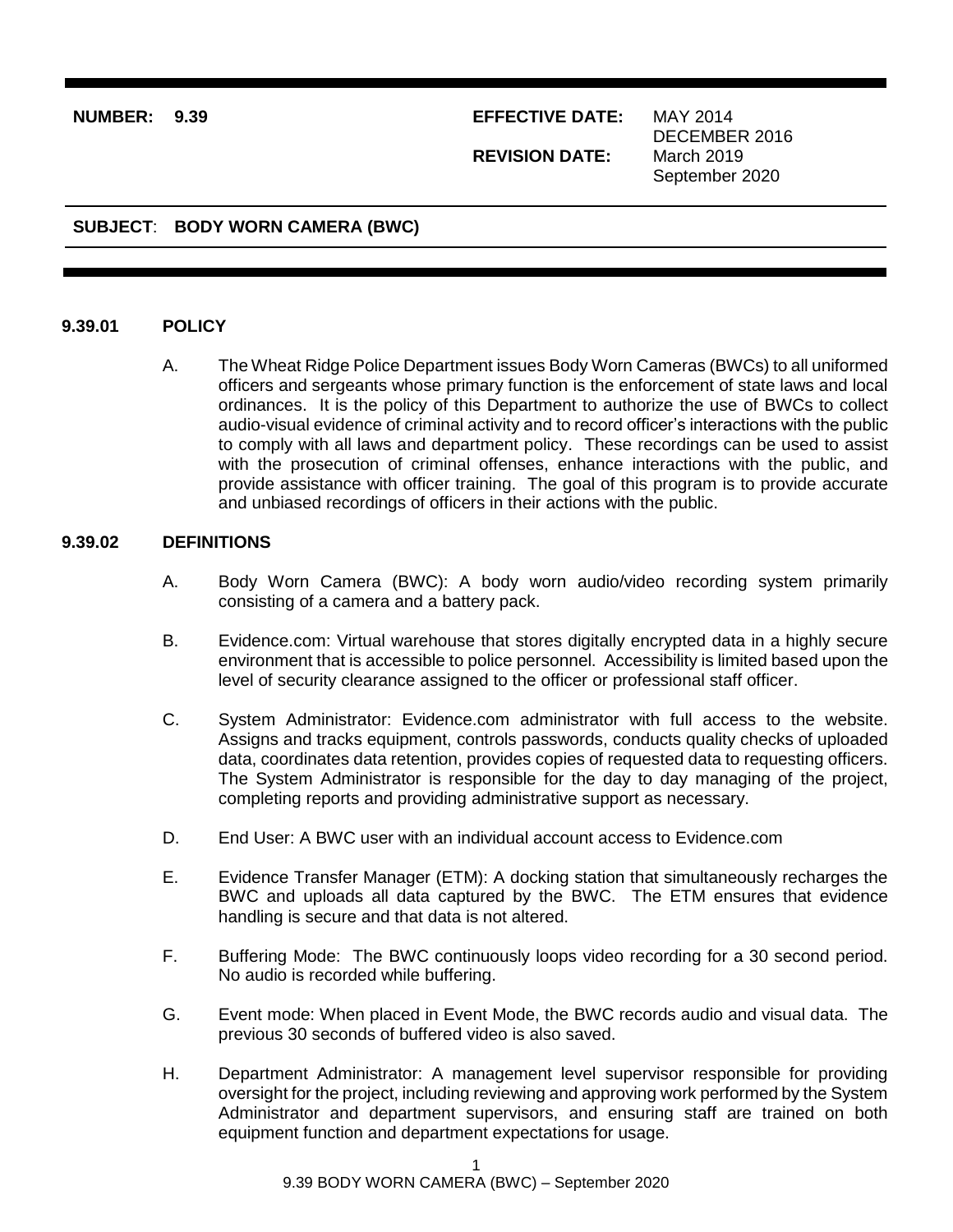# **9.39.03 PROCEDURES**

- A. Training
	- 1. Only those officers who have successfully completed training are authorized to use the BWC.
	- 2. Training shall include an understanding of the organization's philosophy on the use of recording devices, including limitations involving special circumstances such as contacts with juveniles or other agency employees, policy review, equipment usage, maintenance and inspection procedures, downloading data for storage, and procedures for criminal and administrative use of camera captured data.
	- 3. In addition to operator training, supervisors will receive training on data review practices.
- B. Administration
	- 1. Prior to each shift, the officer shall inspect the BWC to ensure the system is fully charged and operational. Only fully operational systems shall be used.
	- 2. Officers shall not attempt to make repairs to the BWC system.
	- 3. Malfunctions, damage, loss or theft of the BWC equipment shall be immediately reported to a supervisor.
- C. Use
	- 1. The BWC system shall be operated in accordance with manufacturer's guidelines and Wheat Ridge Police Department policy and procedures.
	- 2. The BWC system shall be worn at all times by officers who are assigned a BWC when in uniform.
	- 3. Officers who serve in an undercover role or in a specialized assignment on the Wheat Ridge Police Department's Special Investigations Unit (CATPA Metropolitan Auto Theft Task Force/C-MATT, West Metro Drug Task Force VICE/Intelligence) will not be subject to this BWC policy (PP See Section 9.39). Task force detectives will refer to the governing policies and procedures for the specific task force where they are assigned.
	- 4. Officers working in plain clothes assignments to include but not limited to the Investigations Bureau or the Crime Prevention Unit will not be subject to this BWC policy (PP-9.39) unless they are fulfilling an assignment in uniform.
	- 5. Officer(s) working in plain clothes assignments that choose to deploy a BWC for investigative purposes are subject to the policies contained herein.
	- 6. Members of the Wheat Ridge Police Department performing duties on the West Metro SWAT Team will be subject to this BWC policy (PP-9.39). A case report will be generated by a Wheat Ridge SWAT officer to accurately categorize the video footage and storage within Evidence.com.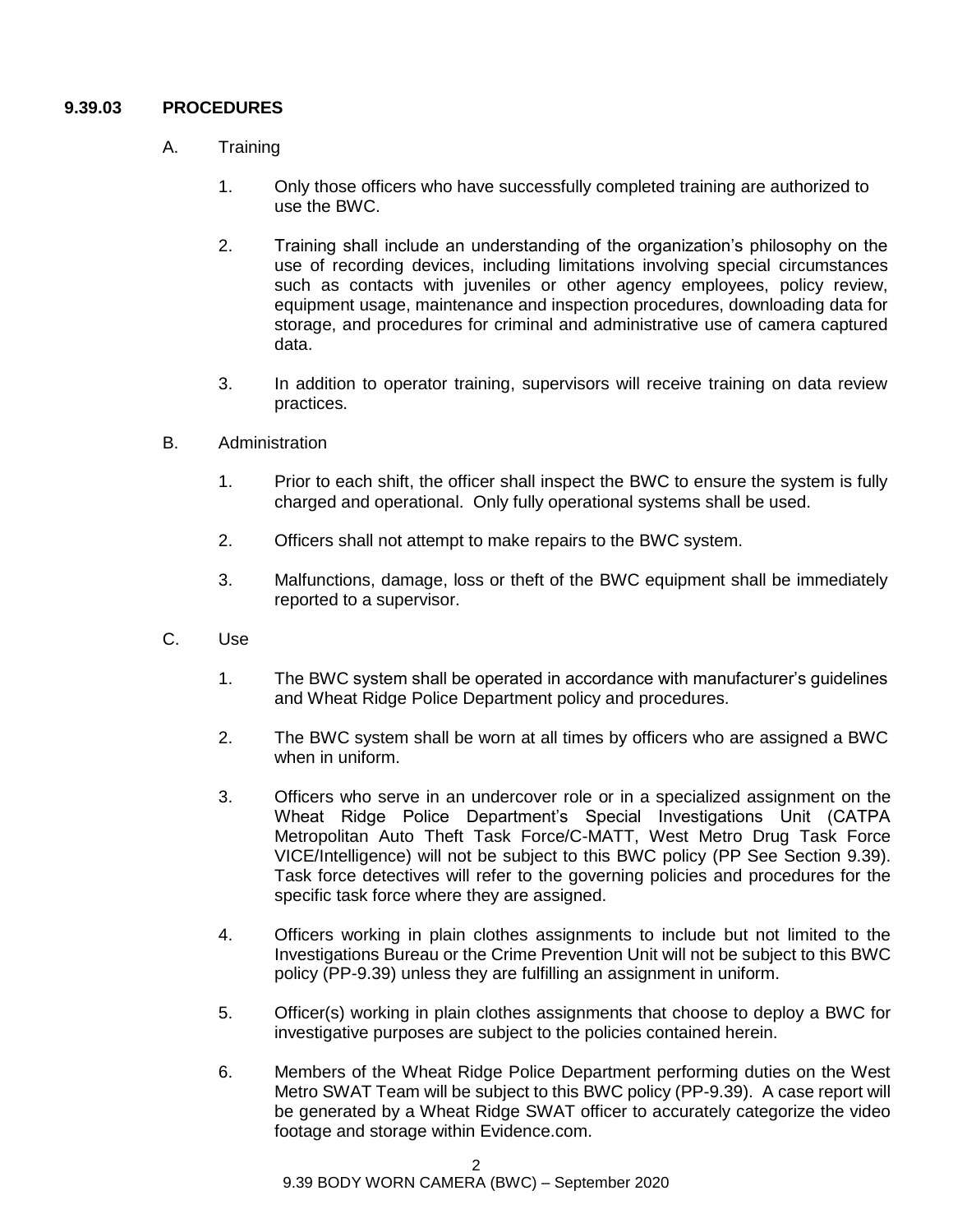- 7. Officers assigned a BWC who are working in uniform, in an off-duty assignment, shall adhere to this policy while performing the off-duty assignment.
- 8. The BWC system shall be placed in Event Mode as soon as practical once it has been determined by the officer that an incident should be recorded.
- 9. The BWC should manually be activated at the initiation of any encounter between an officer and member(s) of the public where there is potential for enforcement and/or criminal investigation or any other encounter to become adversarial. Once activated, the BWC shall (with some exceptions outlined in Sections "E" and "F" of this policy) remain on until the incident has reached a conclusion or the officer leaves the scene.
- 10. Conclusion of an incident occurs when arrests have been made and/or arrestees have been transported and/or witnesses and victims have been interviewed.
- 11. The Axon camera system has a feature that allows members to mute the audio while the camera is activated. Officers are permitted to use this feature when discussing investigative techniques with other officers or when personal information is shared that is not case sensitive, such as victim family information/discussion or protected personal information personal medical information.
- 12. The recording of confidential informants and undercover officers must be authorized by a supervisor.
- 13. Recordings are considered a criminal justice record (CRS 24-72-302(4)) and any release from body worn camera data, audio or video, will be made in accordance with Colorado Open Records Act – Criminal Justice Records, Children's Code Records and Information Act, Department Policy and any other applicable statutory mandates.
	- a. Recordings shall be reviewed by a member of the Records Team for confidential and restricted information in the audio or video recordings. Confidential and restricted information shall be redacted before releasing.
	- b. Any recording that is to be released shall have the statute mandated notations identifying the recording that include but are not limited to JUVENILE or SEXUAL ASSAULT. The notations shall be clearly marked on the CD.
- 14. Officers will not make copies of any recording for their personal use, and are prohibited from using any recording device (such as telephone camera, secondary video camera or audio recorder) to record media from Evidence.com, or from a computer or smart phone application.
- 15. Officers will only use departmentally owned and approved video devices.
- D. The BWC system shall be activated on the following incidents:
	- 1. Traffic stops (to include, but not limited to, traffic violations, stranded motorists, and all crime interdiction stops).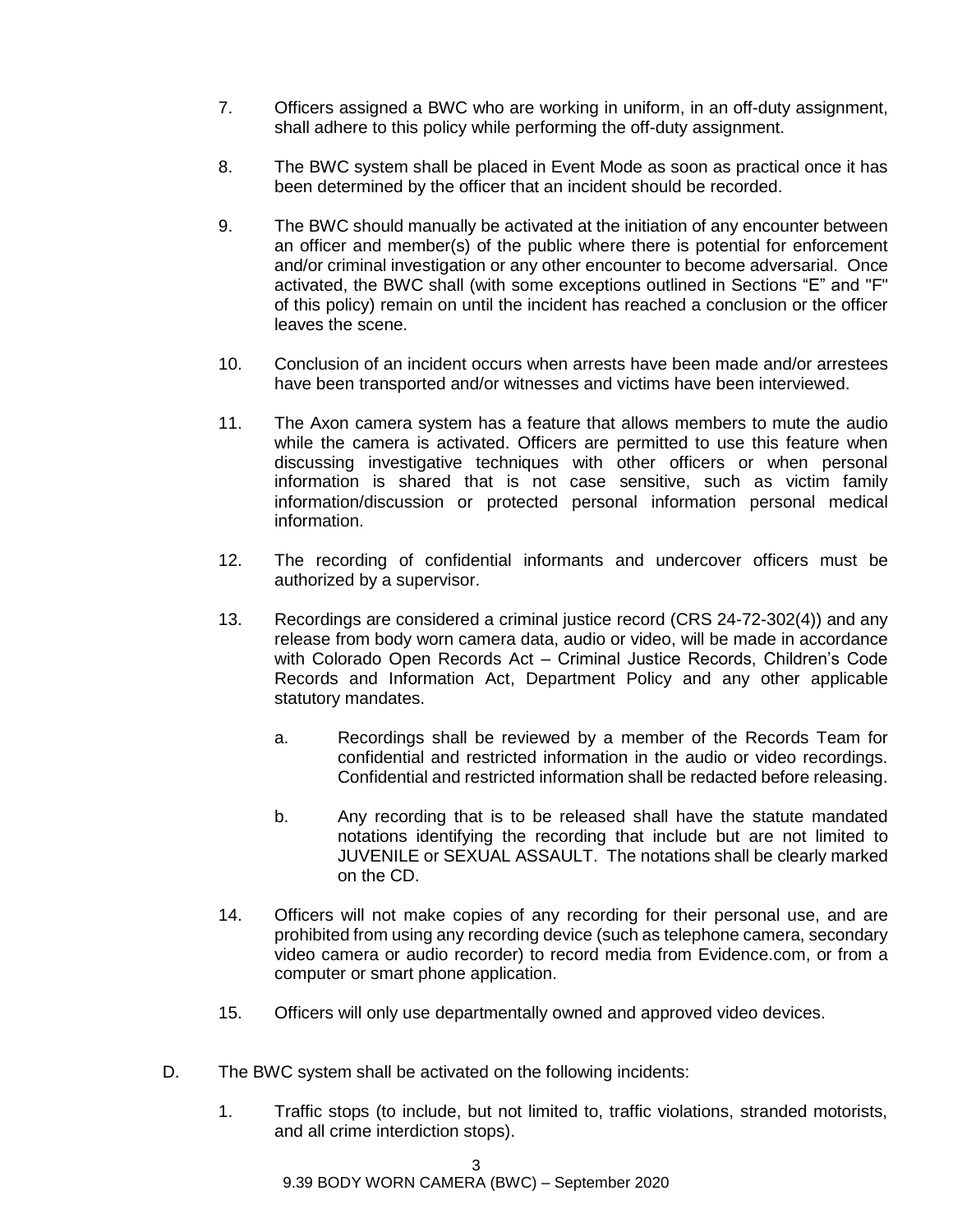- 2. Emergency response
- 3. Vehicle pursuit
- 4. Suspicious vehicles/persons
- 5. Arrests
- 6. Vehicle/person searches
- 7. Physical or verbal confrontations or use of force
- 8. Pedestrian contacts
- 9. DUI investigations
- 10. Crimes in progress
- 11. Officer initiated activity
- 12. Offenses involving weapons
- 13. Domestic violence/disturbance calls
- 14. Any other contact that becomes adversarial after the initial contact in a situation that would not otherwise require recording.
- 15. Any other circumstance where the officer believes that a recording of an incident would be appropriate.
- 16. If an employee fails to activate his or her BWC, fails to record the entire contact, or interrupts the recording, the officer shall document the reason why the recording was not made, interrupted or terminated in his or her report.
- E. The BWC system shall not be used under the following situations:
	- 1. The BWC system shall not be used to video personal activity.
	- 2. The BWC system shall not be activated in places where a reasonable expectation of privacy exists, such as dressing rooms, restrooms, or when sensitive medical exams are being conducted.
	- 3. The BWC system shall not be activated to record conversations of fellow employees and/or supervisors during non-enforcement related activities.
	- 4. The BWC system shall not be activated on school grounds, at a hospital, or nursing home to record ordinary or everyday activities within the school or hospital. Officers should only activate their BWC when responding to an incident, or investigating a criminal case, affecting an arrest, controlling a person using arrest control techniques, less lethal or lethal weapons and any other unusual or extraordinary circumstances that the officer reasonably believes should be recorded.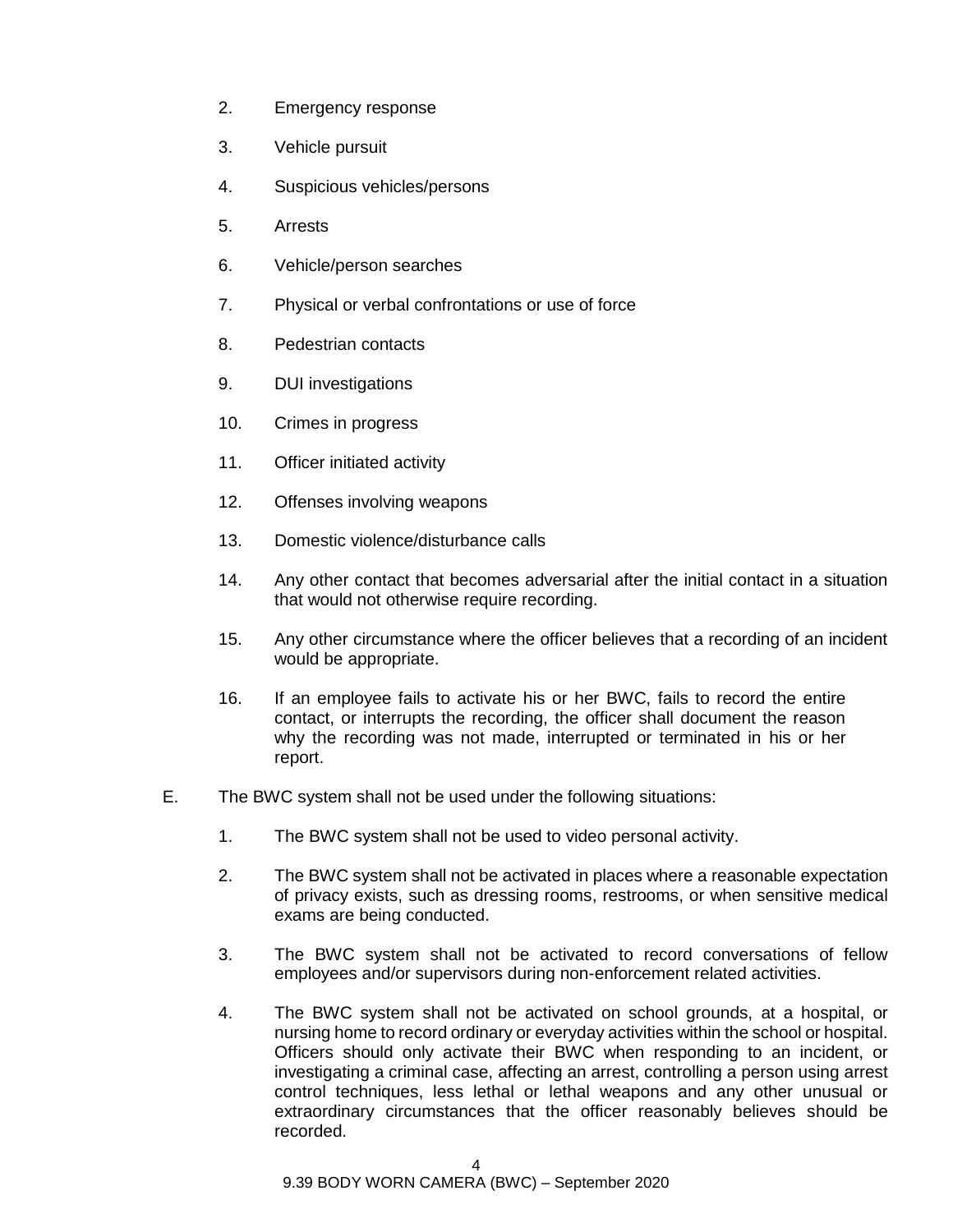- 5. When an individual wants to anonymously report a crime, or when interacting with a confidential informant the officer shall, as soon as practicable, ask the person seeking to remain anonymous if the person wants the officer to discontinue use of the officer's body camera. If the person responds affirmatively the law enforcement officer shall immediately discontinue use of the BWC unless the officer believes it is necessary to continue recording the event for the officer's safety, the safety of others, or to insure an accurate account of the event.
- 6. Clandestine audio recordings of private conversations are prohibited by law as described by state wiretapping and eavesdropping statutes.
- 7. Use a BWC to record any activities not related to official law enforcement duties.
- F. Cameras may be turned off under the following circumstances:
	- 1. When personal information is shared that is not case sensitive, such as victim family information/discussion, protected personal information, or personal medical information.
	- 2. If an officer is simply waiting for a tow truck or a family member to arrive or in situations in which an investigation is ongoing and the scene which is being worked is secured, controlled and static.
	- 3. If the officer is being recorded by another system such as in the booking room.
	- 4. During times when it is necessary for officers to discuss issues surrounding an investigation with a supervisor or another officer in private, BWCs may be place in the muted function. Officers should make an effort to break contact with citizens if they plan on intentionally turning off their BWC. This exception includes discussions between officers, supervisors or Field Training Officers. Once the discussion is concluded, officers will deactivate the muting function on the BWC.
	- 5. If an Officer's BWC is unintentionally activated during a non-enforcement or noninvestigative activity, or during one of the circumstances outlined in Sections "E" and "F" of this policy. Examples include but are not limited to the activation of a BWC in a restroom, meal break, or other areas where a reasonable expectation of privacy exists, officers shall request the recording be deleted. To request the deletion, the officer shall notify their supervisor of the unintentional recording and categorize the recording as an accidental activation within Evidence.com. In the event the recording contains footage of a potentially sensitive nature, the reviewing party shall be a supervisor who is of the same sex. If approved, the BWC file will be immediately deleted by a designated System Administrator.
- G. BWC Record Keeping Procedures
	- 1. At the end of watch, officers will plug the BWC system into the docking system and allow it to completely download and charge prior to removing it, unless removal is required for re-deployment in an emergency situation.
	- 2. Uploading of a BWC will be done in accordance with manufacturer specifications and user training. BWC data will be stored in a secure location, including but not limited to: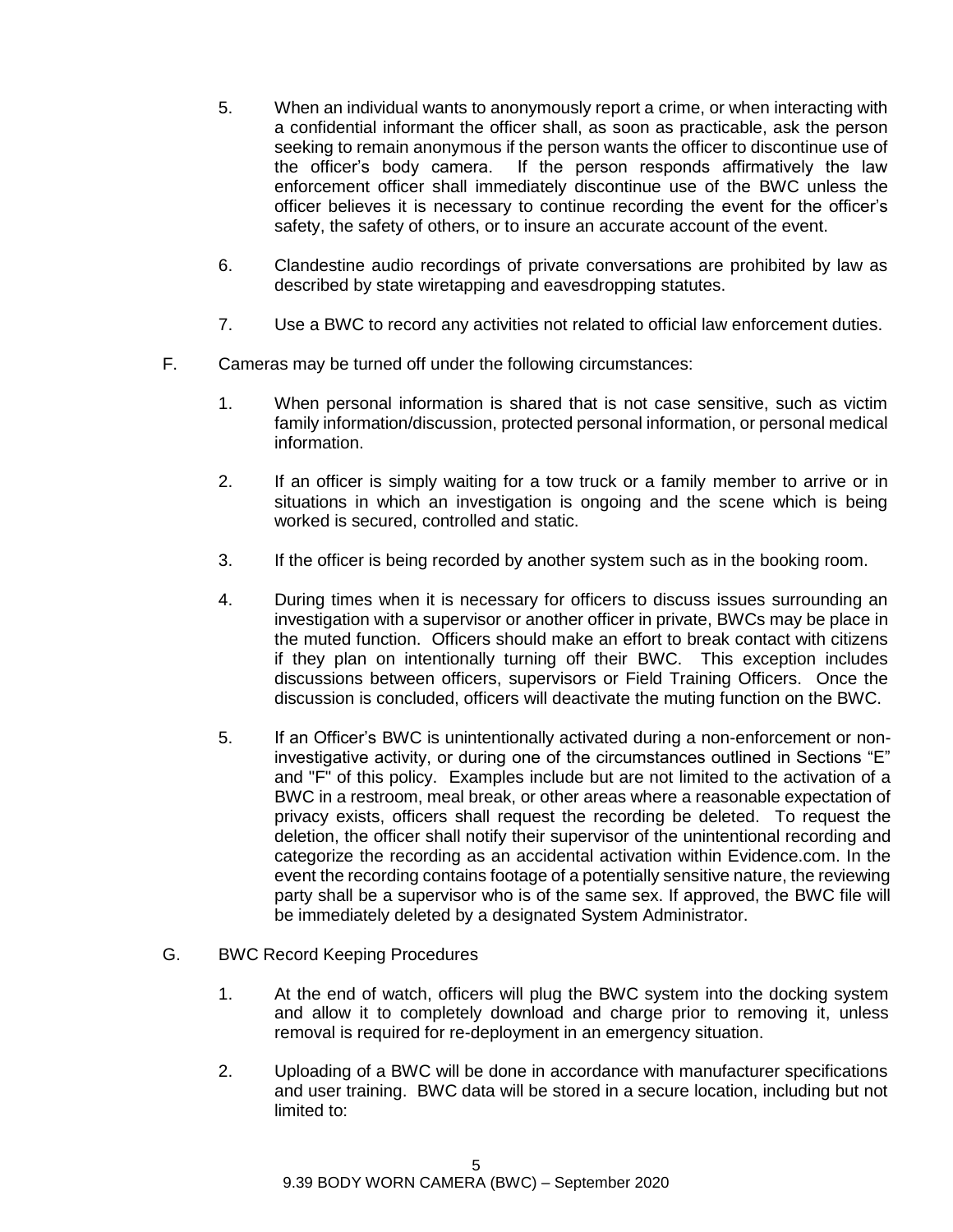- 3. BWC data will be stored in a secured location by the Wheat Ridge Police Department Records Section and retained in accordance with Section K.1 of this policy.
- 4. When data retained on physical storage media is needed, the investigating officer will make a request by email to the Records Section, so that Records staff can transfer the requested data onto to a Blu-Ray disk or other physical storage media and provide it to the investigating officer or the requesting entity. Records staff will notate the disposition of the requested BWC data in NICHE.
- 5. When requesting data from stored Blu-Ray disks or other physical storage media, the email from the investigating officer shall provide the Case Report Number or Call for Service Number as well as the time/date of occurrence and disposition of the BWC data.
- H. Review of Recordings
	- 1. Once uploaded to Evidence.com, sworn personnel may view their own audio/video data to verify identification, a vehicle license number or to review an incident for statement accuracy.
	- 2. Recordings may be reviewed in the following situations:
		- a. By a supervisor investigating a specific act of officer conduct, such as a professional standards investigation, use of force investigation or performance issue.
		- b. By a department detective who is participating in an official investigation.
		- c. By an officer prior to writing a report, unless the investigation involves the use of deadly physical force by law enforcement, as defined by the CIRT Protocol. The Critical Incident Response Team Protocol states the following:

"If the critical incident was recorded via a dash-cam or body-worn-camera device, the Involved Officer and their attorney will not be given access to that recording prior to their interview. The recording may be made available, if practicable, to the designated Team Coordinator or their designee and to the DA's Office. Other team officers may be given access to that recording if necessary for immediate investigatory needs. However, the content of that recording will not be provided to the Critical Incident Response Team investigators who are assigned to interview the involved officer. After the conclusion of the interview, the officer and their attorney will be given the opportunity to watch the recording. The officer cannot be compelled to watch but they are encouraged to do so. The Critical Incident Response Team investigators will watch the recording and may conduct a follow-up interview with the officer."

i. The District Attorney and Critical Incident Response Team (CIRT) Commander will make a recommendation to the Chief of Police regarding the appropriateness of allowing an officer to view any video recording in CIRT investigations.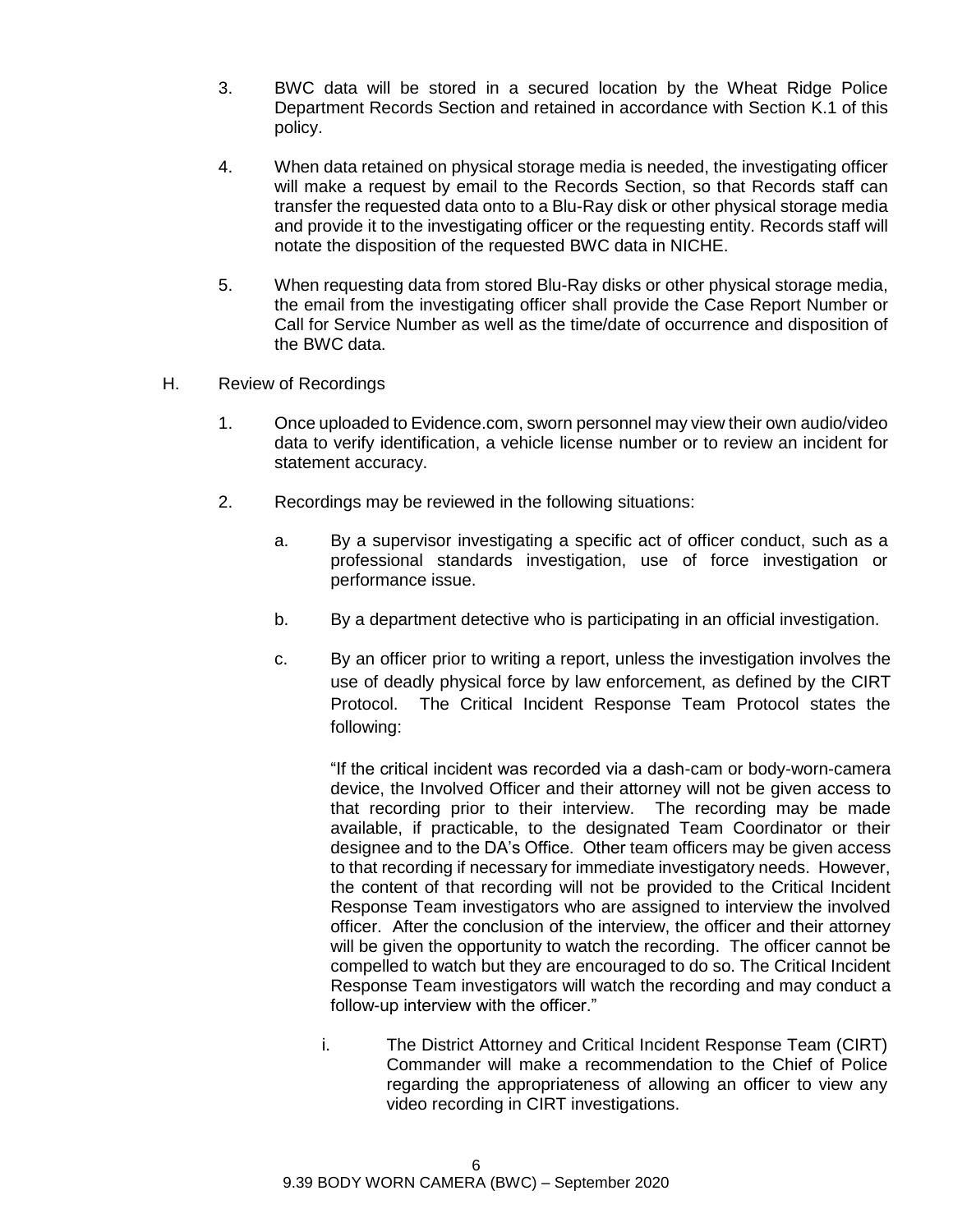- ii. The Chief of Police will make the final determination on the viewing of any BWC recording by an involved officer in a CIRT investigation.
- d. As otherwise directed by the Chief of Police.
- e. Records personnel for the purpose of sorting, storing, categorizing, providing discovery, preparing authorized releases, redacting and ensuring security and integrity of the recordings.
- 3. Recordings may be shown for the purposes of training. If an involved officer objects to the showing of a recording, his/her objection will be submitted through the chain of command to determine if the training value outweighs the officer's objection for not showing the recording.
- I. Documenting BWC System Use
	- 1. Once an incident is recorded it will be noted at the top of any written report or citation.
	- 2. Officers will continue to write thorough and detailed reports, regardless of the existence of a recording from a BWC. The use of a BWC does not reduce or eliminate the requirement to provide thorough written documentation.
- J. Retention Schedule of Digital Recordings and Photographs
	- 1. All recordings, photographs, and audio and video evidence shall be retained in accordance with the Colorado Municipal Records Retention Schedule, Section 100, Public Safety Records and Department Policy.
		- a. Recordings and photographs that are part of a case record shall be retained for the life of the case record.
		- b. Recordings that are not related to a case record shall be retained as stated under Video Recordings – Vehicle and Officer Recordings Systems in the Public Safety Records, Colorado Municipal Records Retention Schedule.
	- 2. Requests for footage related to a case with pending litigation may be referred to the District Attorney's Office or City Prosecutor's Office.
	- 3. All BWC recordings and photographs will be categorized and labeled with the case report number and/or corresponding C.F.S. number at the end of the recording or by the end of the officer's shift, when possible. If the recordings are not categorized and labeled by the end of the shift before docking and uploading of the recording, the officer must then log into Evidence.com to categorize and label each recording in accordance with the manufacturer's specifications. Users shall use the following formats when titling BWC and photograph data:
		- a. Case Report Number Format: WR19000000
		- b. C.F.S. Number Format: 010120190000000
	- 4. Classifications and corresponding retention schedules are as follows: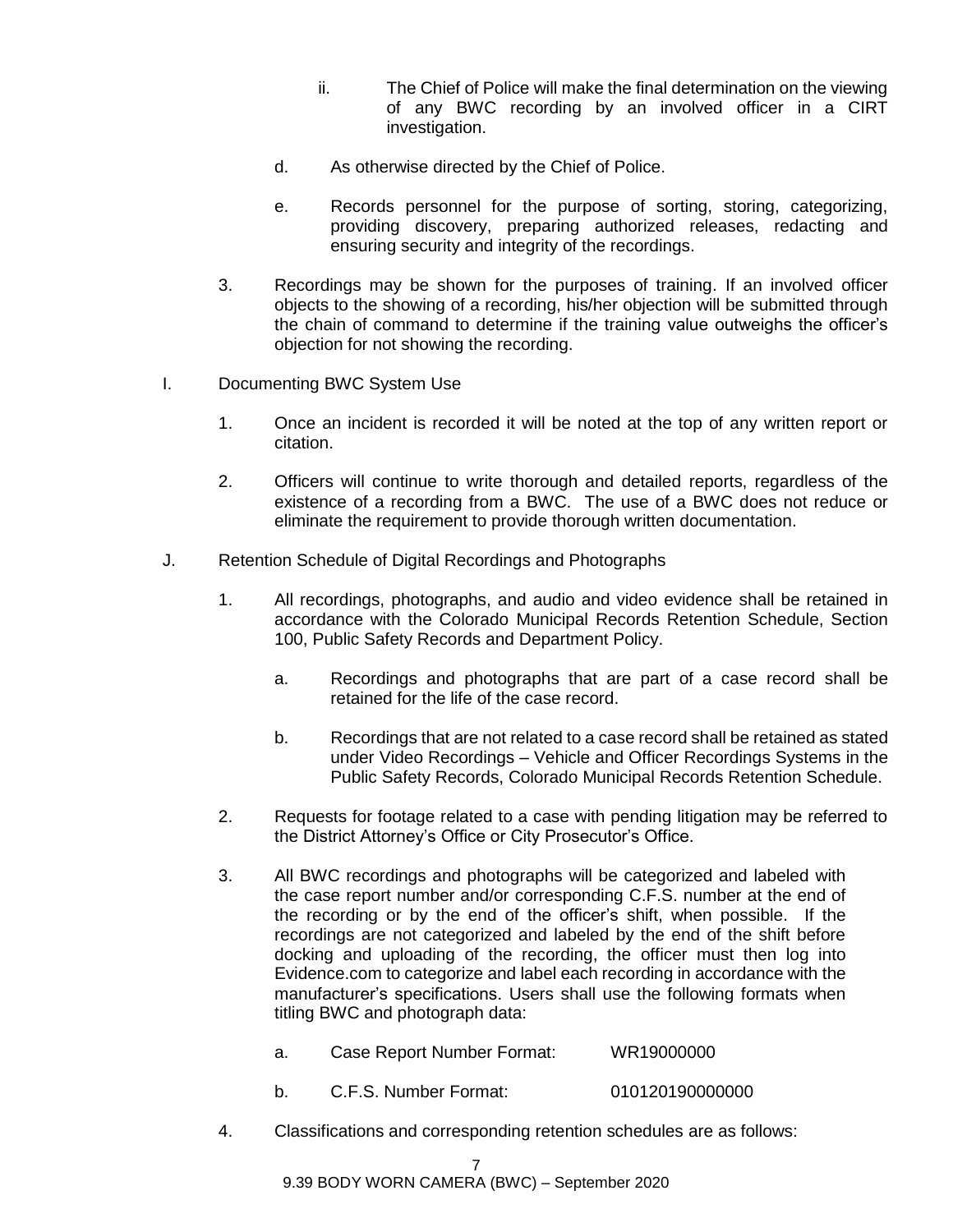- a. Uncategorized Until Manually Deleted
- b. Traffic Stop 60 Days
- c. Warrant Arrest 60 Days
- d. Non-Criminal Call for Service 60 Days
- e. Traffic Citation **3 years**
- f. Petty / Misdemeanor Cases 3 years
- g. Non-Fatality Traffic Accidents 3 years
- h. Non-Major Felony Cases 10 years
- i. Fatal Traffic Accidents **10 years**
- j. Major Felonies and Violent Cases<br>
k. Professional Standards Investigation Until Manually Deleted
- k. Professional Standards Investigation
- 
- m. Pending Review **No. 2018** Until Manually Deleted
- 
- o. Accidental Activation Controller and Manually Deleted
- p. Death Investigation **Death Investigation** Deleted
- q. CEW (Taser) Logs CREW Until Manually Deleted
- l. Training Until Manually Deleted n. Officer Injury **Nationally Deleted** Until Manually Deleted
- K. Axon View
	- 1. Axon View is a secure application built for smartphone use and used to view body camera footage, which has been captured on the BWC and has not been uploaded to Evidence.com. The application is beneficial for reviewing the body camera footage before writing the report. If the BWC video is tied to a CAD incident or case number, the CAD integration will automatically label the video "ID" number in the correct format and add the "Category" based upon the call for service.
	- 2. If the BWC recording is not connected to a CAD Incident or case report number, the user must add the "Title" and "Category" to the video before docking the body camera.
	- 3. If there are multiple case report numbers for the same call, the user will need to manually enter the "ID" number and "Category" to the video because the CAD integration cannot associate the two separate case report numbers or incident numbers for the same video.
	- 4. When conducting follow-up from a previous case or incident and the BWC is activated, the user must use Axon View to label the new recording ID field with the original case or incident report number. If the user fails to label the footage with Axon View, then CAD integration will label the follow-up with the newly assigned incident number. If this occurs the BWC user must go into Evidence.com and change the ID number to the original case or incident number. Failing to properly categorize the ID number on the follow-up video may lead to a discovery violation.

### L. External BWC Data Transfers

- $1<sub>1</sub>$ 1<sup>st</sup> Judicial District
	- a. BWC data that is potential evidence in a criminal case involving a misdemeanor or lesser offense shall be provided to the District Attorney's Office by WRPD Records Section Personnel.